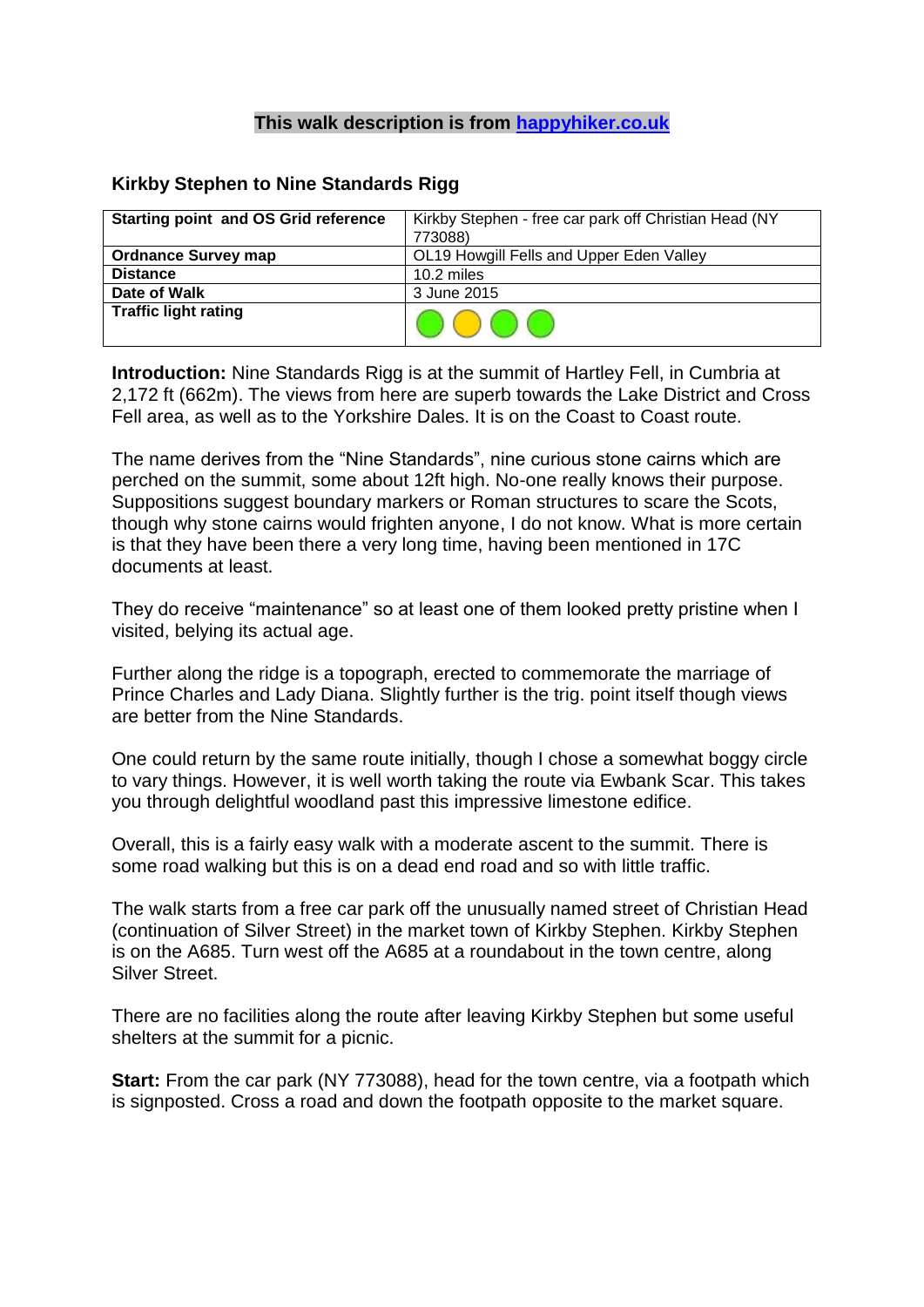At the market square, keep straight ahead, passing the Cloisters (the building with the pillars). Follow the sign for the River Eden and Franks Bridge on the wall opposite the public toilets.

Cross Franks Bridge over the Eden, allegedly named after one Francis Birbeck, a brewer. Turn right to follow the "Coast To Coast" fingerpost.

Keep straight ahead at a three way fingerpost but note the turn to the right to "Pod Gill" is the return path. In the corner of the field, go through the gate, ignoring the right turn to Nateby.

You arrive at the pretty hamlet of Hartley. Turn right here and walk along the road. After a few yards, branch off left following the sign for "Coast to Coast" and "Nine Standards". Cross the river and turn right. When the road bends, take the footpath in the corner (this just cuts out a bit of road walking). On rejoining the road, turn right.

Follow the road, crossing a cattle grid where you are reminded by a sign that the verges are private land. You also pass a large quarry. It is necessary to follow the road for about a mile and a half but it is a dead end so there is virtually no traffic. As you climb, the views open up.

When you reach the end of the tarmac, the track splits (NY 799075). Follow the public footpath fingerpost "Public Bridleway to Rollinson Haggs". Note you will follow the public footpath to the right to "Ladthwaite" (see \* below), on your return route.

A few yards further on, the track splits again. Keep right.

The broad track comes to an end by a ruined barn and a sheep pen. Keep straight ahead to the left of the wall up the hill.

At NY 811067 fork left, following the fingerpost for "Permissive Path C to C" and continue up the clear footpath to the Nine Standards. There are some seat shelters on the way where you can stop for sandwiches, although much depends on which way the wind is blowing. At the top, at the other side of the Nine Standards, there is a crude shelter with more chance of getting out of the wind with flat stones to sit on.

From the Nine Standards make your way along the summit to the topograph (right in relation to your approach up the hill from Kirkby Stephen or 198° magnetic). As you get to it, note the path forking right, which is your onward route but to "conquer" the trig. point, continue along the ridge on the obvious path.

Back to the topograph and turn left on the path mentioned above. When I did this walk, there was a lot of boggy ground on the descent from the ridge and to avoid this, I deviated from the official footpath route. This is Access land, so a deviation is in order. The Memory Map/GPX route is the track of the way I actually went. However, without this tool, if you lose the path, descend in a roughly SW direction and you will eventually intersect with a clearer path. Turn right along this.

You come to a crossroads of paths where there is a fingerpost. Keep straight ahead following the fingerpost for "Coast to Coast".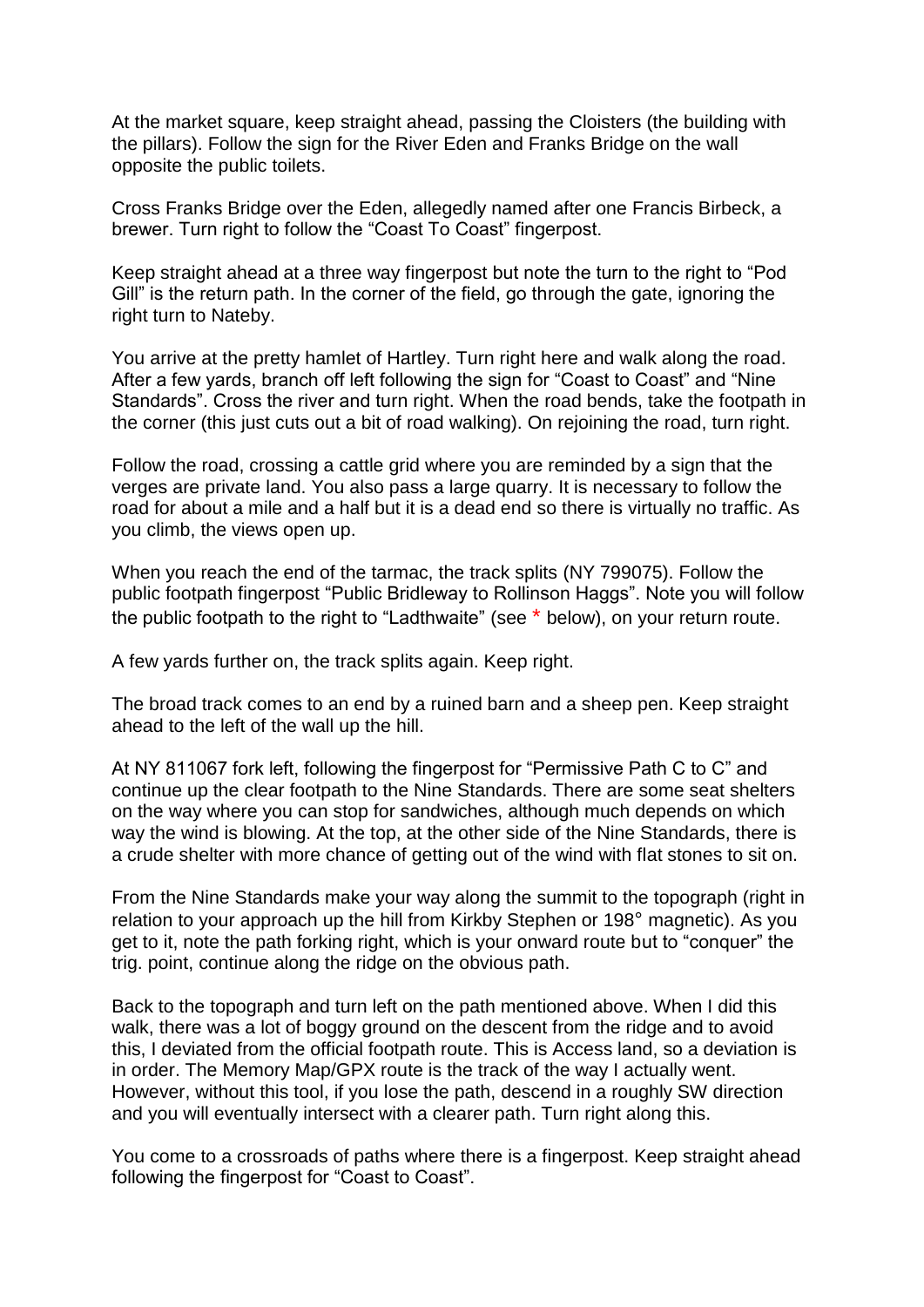Remain on the path until you meet the \*fingerpost you encountered on the ascent. Turn left for "Ladthwaite".

Follow the track as it curves right. Cross a cattle grid and a few yards further on as the main track bends right, turn left on a stony track, which is clear at first, then peters out into grassland.

There is a fairly new plantation of trees here. I continued along the top of the banking to the end of the plantation end then turned sharp right to circle clockwise round it. About half way along the bottom of the plantation, turn left to follow a diagonal path which meets with the broad track in the valley bottom. Note the path on the OS map appears to drop down a much steeper part of the bank but judging from the worn turf, convention follows the way I describe.

At the broad track in the valley bottom, turn left.

Just before the cottages at Ladthwaite, turn right to follow on of four fingerposts to "Ewbank Scar" and "Kirkby Stephen".

After fifty yards or so, go left over a concrete bridge then immediately right.

After crossing the flat field by the stream, go over a stile and climb the small hill beyond, before descending again to follow the course of the stream.

As the stream bends sharply right, follow the path, up a banking, to a stile. Over the stile turn right. Here there are two paths, one lower nearer the stream and one higher up. I opted for the higher path which provides better long distance views.

The path descends to a farm gate. Go through this then take the stile on the right, followed by a two plank footbridge. There is a butterfly symbol on a post, just before the bridge.

The path (**#** see footnote) goes through a lovely woodland which was carpeted with bluebells and wild garlic when I did the walk. Ewbank Scar is an impressive limestone cliff with Ladthwaite Beck cascading along its base. Evidently it was a favourite Victorian beauty spot. The trees can make it awkward to get a good view.

At the end of the woods, the path curves left up some old stone steps, then right to a stile. Cross the stile and turn right following the yellow footpath arrow. There are views along here of the Podgill Viaduct.

The route is now easy to follow over a series of stiles ending at a brick-built bridge. Cross this and follow the right hand boundary of the field. At the end of the field, turn right through a gate (or cross the stile next to it), then turn right through the trees.

Cross a footbridge then follow the river.

You arrive at a tarmac path, part of the outward journey. Turn left and retrace your steps to Kirkby Stephen.